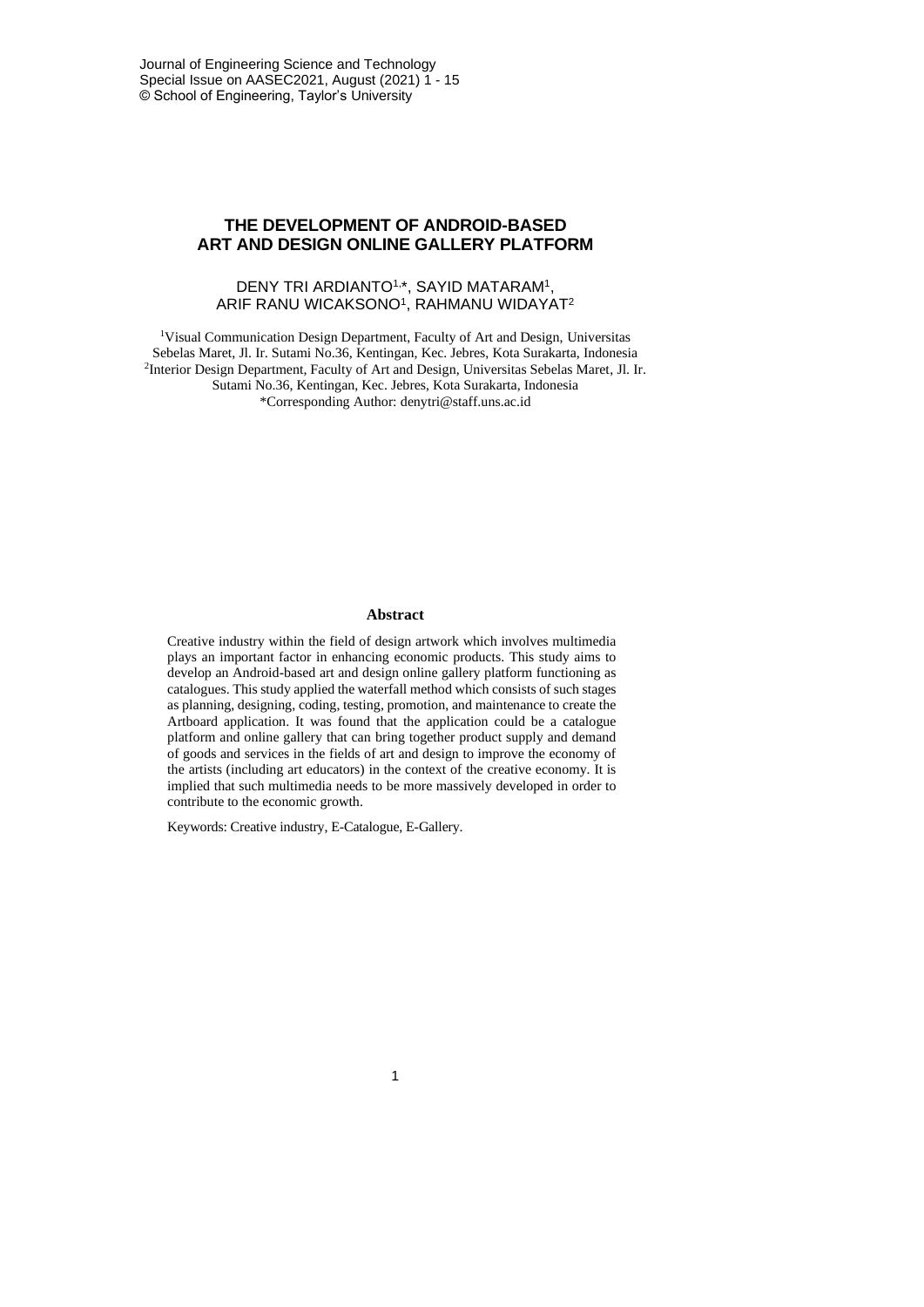### **1. Introduction**

The development of the world of technology and the internet has brought in the industrial revolution 4.0 in cyber technology and automation technology [1] thus emerged the technological collaborations that we did not predict before. In the Industrial Revolution 4.0, there are five main pillars of technology, namely: Internet of Things, Big Data, Artificial Intelligence, Cloud Computing and Additive Manufacturing [2]. This is the basis of how life is greatly influenced by the development of new internet-based media technology [3].

In the field of fine arts and design, the use of online media in marketing until finally become a trade transaction of products and works of art to the public has been widely used, especially through a worldwide well-known e-marketplaces such as Saatchi Art [4, 5], Fine Art America, Singulart, Artfinder [6], Artplode, UGallery, Absolute Art, Society6, Etsy [7], and VSUAL. In Indonesia, there are several e-marketplaces in the field of art and design, such as Creasi, Valled.id, Eksisenter, Kreavi, Sribu, and Tees. Not only providing products and works of art, this e-marketplace also provides human resource services in the fields of art and design. During the Covid-19 pandemic, dependence on online shopping and epayment media is getting higher [8], due to the pandemic as an accelerator of structural changes in consumption and digital transformation in the market [9]. As part of e-commerce [10] the function of E-marketplace [11-13] which refers to credibility-based trust transferred from one source to another is facilitating the collaboration and business interaction between buyers and sellers virtually [14].

However, an art creator is not only judged by the selling value of his artwork or design. Existence in the field of art exhibition is also a fairly high prestige value. Currently the COVID-19 pandemic is increasingly narrowing the space for artists to exhibit art and design works [15]. Therefore, technological innovation breakthroughs were made to provide new opportunities in exhibiting and selling works of art and design services to the general public with android applicationbased technology in the form of digital catalogues platforms [16, 17] or ecatalogues [18] named Artboard. Digital catalogues are useful for filtering large amounts of information [19]. The innovation of Artboard as an open-source mobile app technology [20] can facilitate art service users and art service providers to meet in one digital space or virtual world [21]. The initial design of Artboard as a digital catalogue is basically an e-marketplace platform which is later expected to be a showroom, education, as well as digital marketing media for products or works of art and design.

This study aims to facilitate the users of the online art and design gallery platform to obtain information about online galleries, events and universities that have visual arts study programs. The main focus of this study is to facilitate the art workers to showcase their work and expertise in making works of art (graphic design, painting, sculpture, photography, videography and animation), as well as making it easier for potential consumers who need these services and products. The e-gallery platform is expected to become a mutually beneficial commercial service model among consumers, art service providers, and service providers for the online Art and Design Gallery Platform.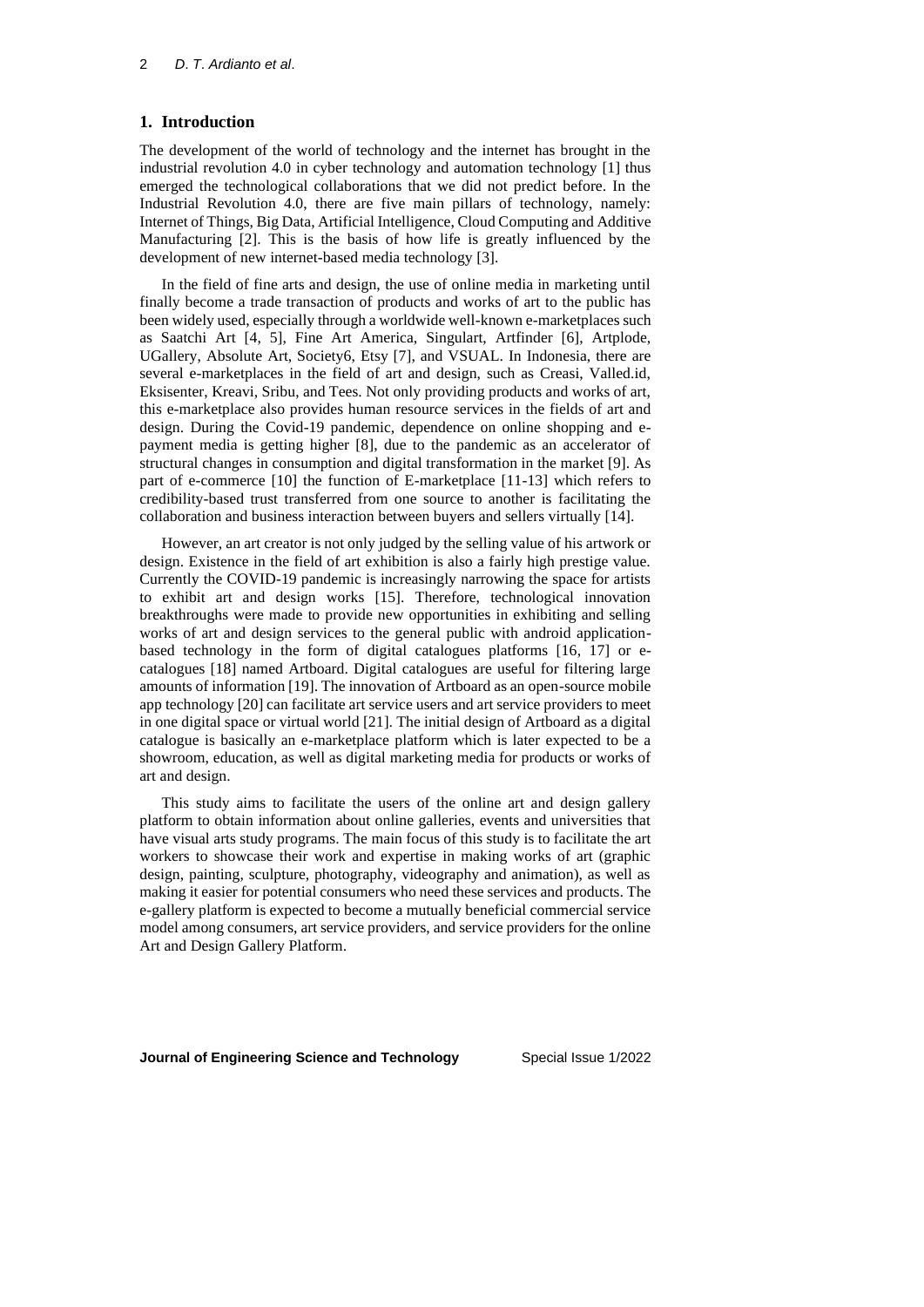## **2. Methods**

To create this online gallery application, this study uses the waterfall method [22- 24] consisting of planning, designing, coding, testing, promotion, and maintenance stages (Fig. 1). The waterfall method is one of the classic life cycles in software development [25, 26]. This method describes a fairly systematic and sequential approach to software development [27, 28].



**Fig. 1. Scheme of waterfall method stages.**

# **2.1. Planning**

The planning stage is carried out through identification and field data collection to obtain the data to be used as a guide in determining the input and output of the art gallery application to be designed [29]. The mentioned data consists of (see Table 1):

**Table 1. User interface data and types of items in artboard.**

| No.                         | <b>User Interface Data</b>         | <b>Types of Items</b>                                                                                             |
|-----------------------------|------------------------------------|-------------------------------------------------------------------------------------------------------------------|
| 1                           | Gallery                            | Print, design, photography, illustration,<br>packaging, comics, logo, painting, sculpture,<br>graphic arts        |
| $\mathcal{D}_{\mathcal{L}}$ | Identity of gallery                | Work title, location, artist, category, work<br>description.                                                      |
| 3                           | Event                              | Event title, location, category, description,<br>website, email, phone, WhatsApp, Facebook,<br>Instagram.         |
| 4                           | Data of the artist dan<br>designer | Username, description, location, works,<br>phone, WhatsApp, email, Facebook,<br>Instagram.                        |
| 5                           | Data of academy of art             | Name of the academy, location, category,<br>description, website, phone, WhatsApp,<br>email, Facebook, Instagram. |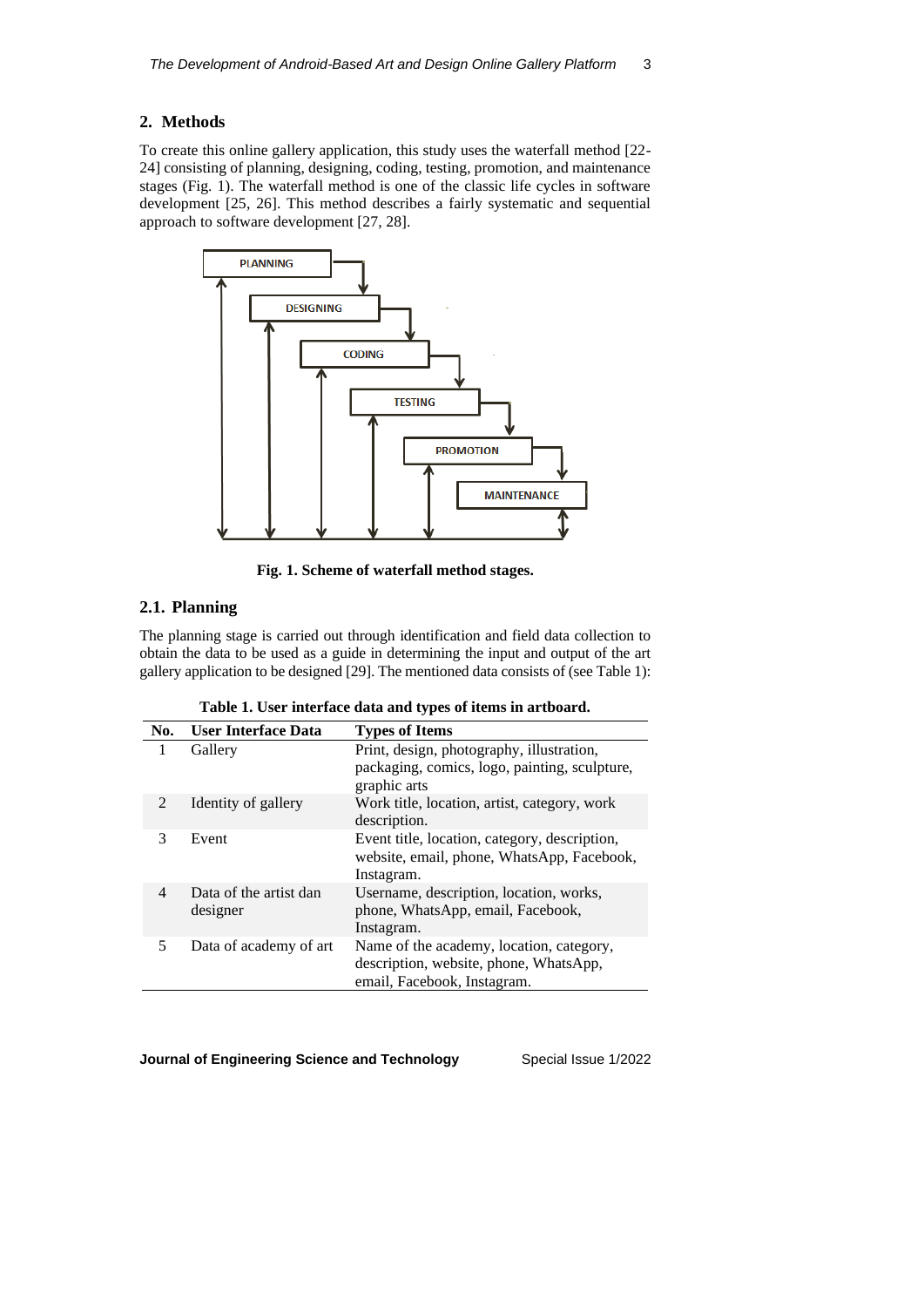# **2.2. Designing**

The art gallery application that was developed was named Artboard, and then a logo guide was created (Fig. 2).



**Fig. 2. Artboard logo guide.**

Figure 3 shows the steps for creating a flowchart for the "Artboard" art gallery application.



**Fig. 3. Flowchart of Artboard app.**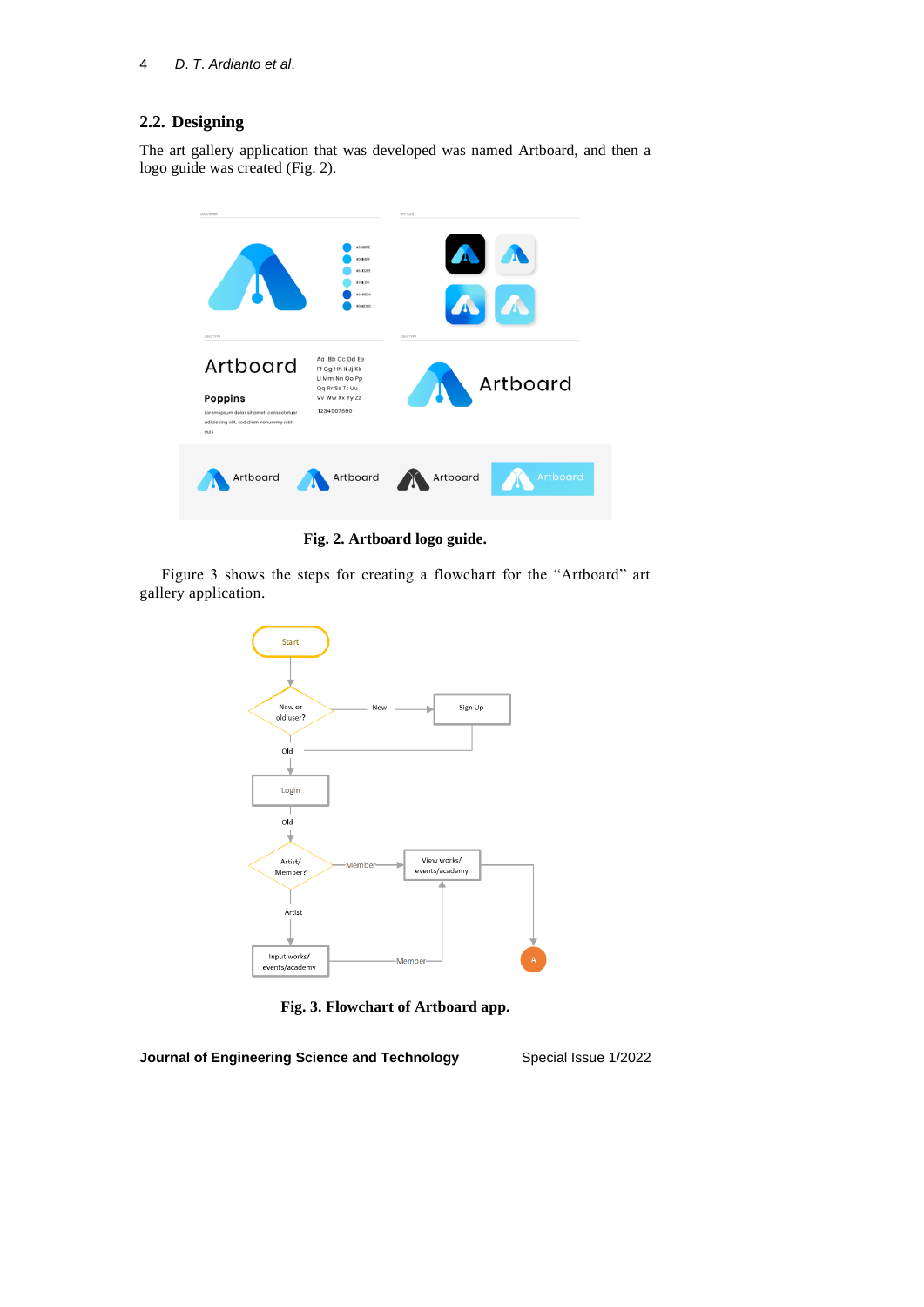The next stage in designing is to create a User Interface (UI) [30]. When the main application page is opened, the Artboard logo splash (Fig. 4) will appear for about 3 seconds and immediately move to the login page (Fig. 5).



After logging in, the next step is registration (Fig. 6a) and filling out a user identity profile consisting of name, account password, member level, email, phone number, and social media accounts (Facebook and Instagram) as shown in Fig. 6b.



**Fig. 6. (a) UI design for the account registration page and (b) profile fulfilment on the Artboard app.**

When the users have finished filling in the identity on the application, they will enter the home page which contains a display of gallery photos, artists and designers, events, and art academies (Fig. 7).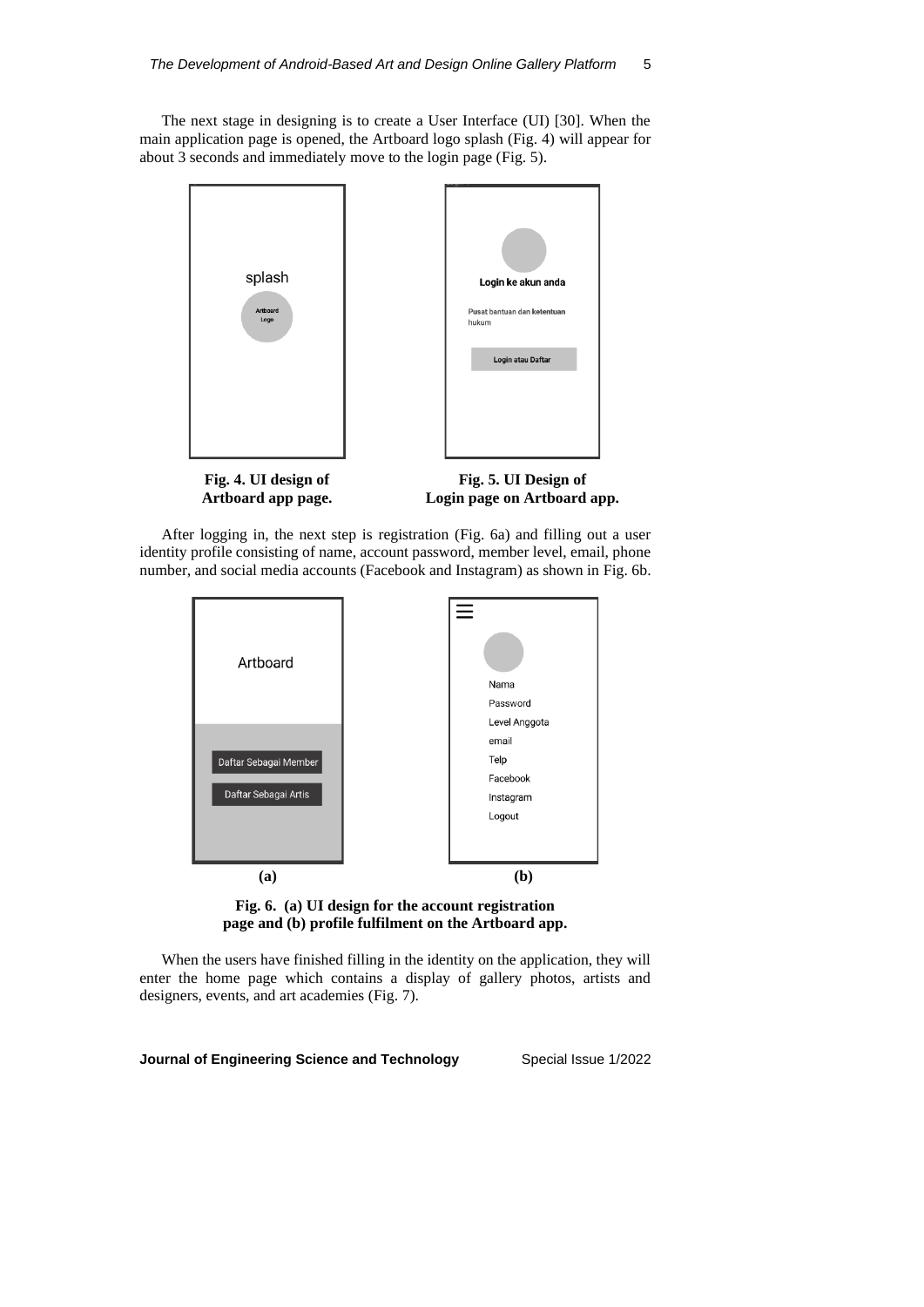

**Fig. 7. Home page UI design on Artboard app.**

The gallery page contains video and photo content, including the title of the work, comments, bookmarks, share links, and the upload date of the work (Fig. 8). Figure 9 shows the classification of profiles and works of artists and designers according to their respective expertise qualifications, such as painting, sculpture, photography, graphic arts, illustration, comics, typography, logos, and graphic design.

| Detail Galeri | Kategori : Lukisan                 |
|---------------|------------------------------------|
| Judul Karya   | Tanggal Upload                     |
|               | Foto / Video                       |
|               | Like   komentar   Bookmark   Share |
| Judul Karya   | Tanggal Upload                     |
|               | Foto / Video                       |
|               | Like I komentar I Bookmark I Share |
| Judul Karya   | Tanggal Upload                     |
|               | Foto / Video                       |
|               | Like   komentar   Bookmark   Share |

**Fig. 8. UI design of the work gallery page on the Artboard app.**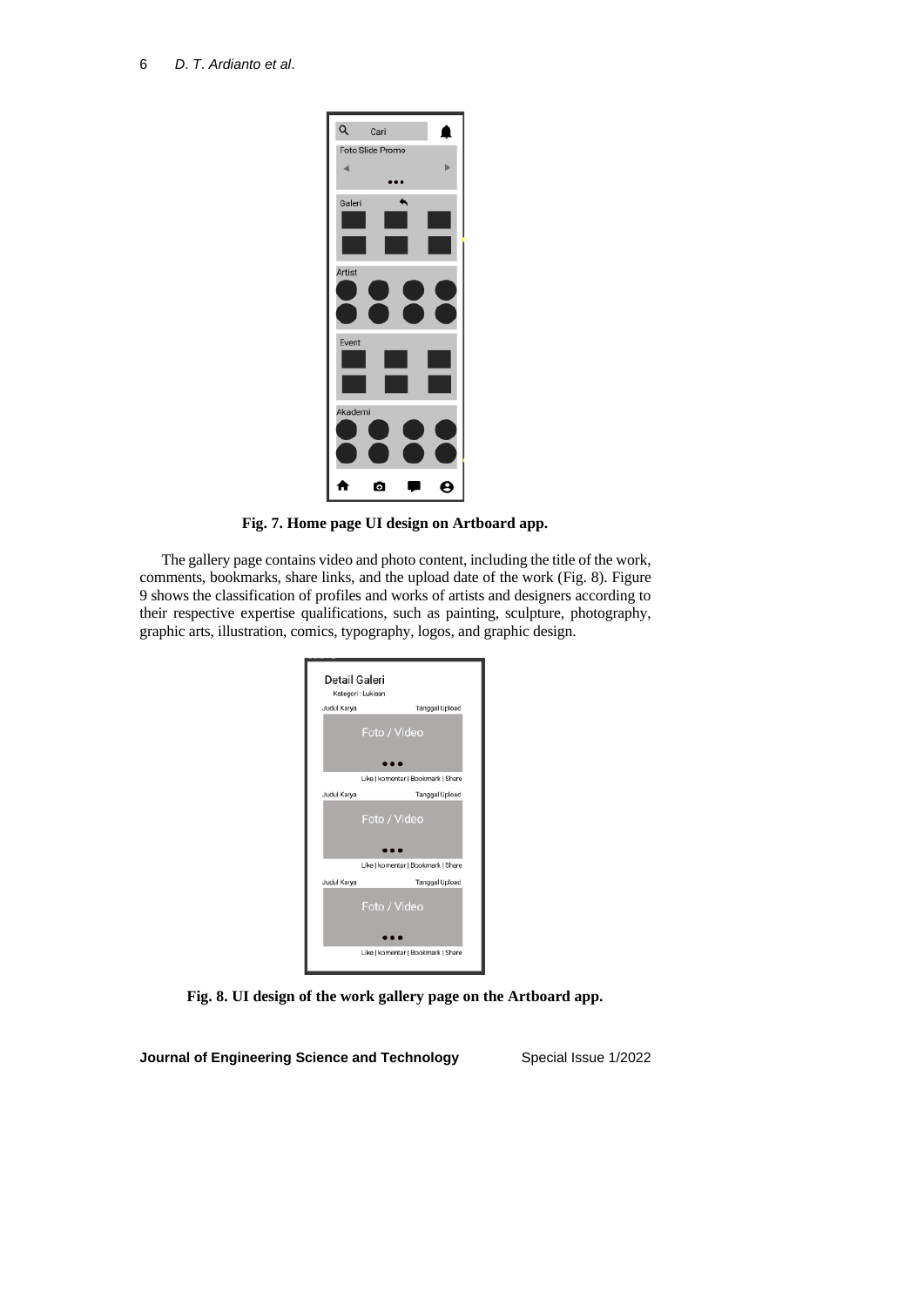

## **Fig. 9. UI design of page containing profiles and works of artists/designers in the fields of art and design in the Artboard app.**

Information related to the art and design events is displayed on the event page. It contains the title and complete information regarding the organization of the event (Fig. 10). The implementation of art education is also included in the Artboard application which contains profiles of these art institutions (Fig. 11).



**Fig. 10. UI page design for art and design events in the Artboard app.**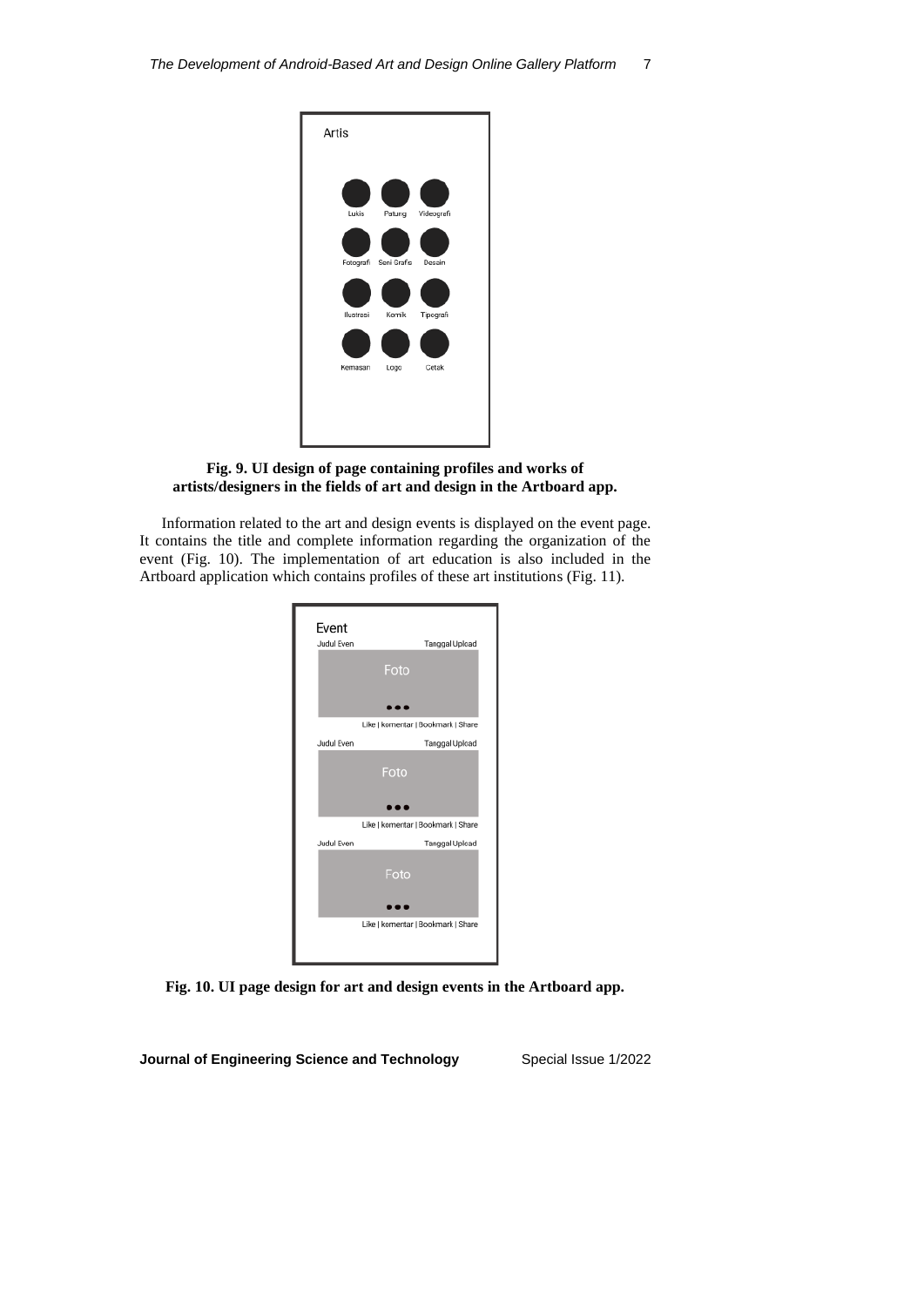

**Fig. 11. UI page design of art and design schools, academy, institutes, and universities in the Artboard app.**

The database design is used to create the Artboard application, which will later be used to store all data in the form of text, images, and videos. Figure 12 is an example of a database on the member page.

| Member                      |                            |  |  |  |
|-----------------------------|----------------------------|--|--|--|
| Field                       | Type                       |  |  |  |
| $P$ id<br>Auto Increment    | int(11)                    |  |  |  |
| idjenismember<br>Allow Null | int(11)                    |  |  |  |
| nama<br>Allow Null          | varchar(60)                |  |  |  |
| username<br>Allow Null      | varchar(30)                |  |  |  |
| email<br>Allow Null         | varchar(60)                |  |  |  |
| telp<br>Allow Null          | varchar(20)                |  |  |  |
| password<br>Allow Null      | varchar(32)                |  |  |  |
| facebook<br>Allow Null      | varchar(50)                |  |  |  |
| instagram<br>Allow Null     | varchar(50)                |  |  |  |
| tgldaftar<br>Allow Null     | datetime                   |  |  |  |
| tglupade<br>Allow Null      | datetime                   |  |  |  |
| lastlogin<br>Allow Null     | datetime                   |  |  |  |
| status<br>Allow Null        | enum('Aktif', 'Non Aktif') |  |  |  |

**Fig. 12. Artboard app login database.**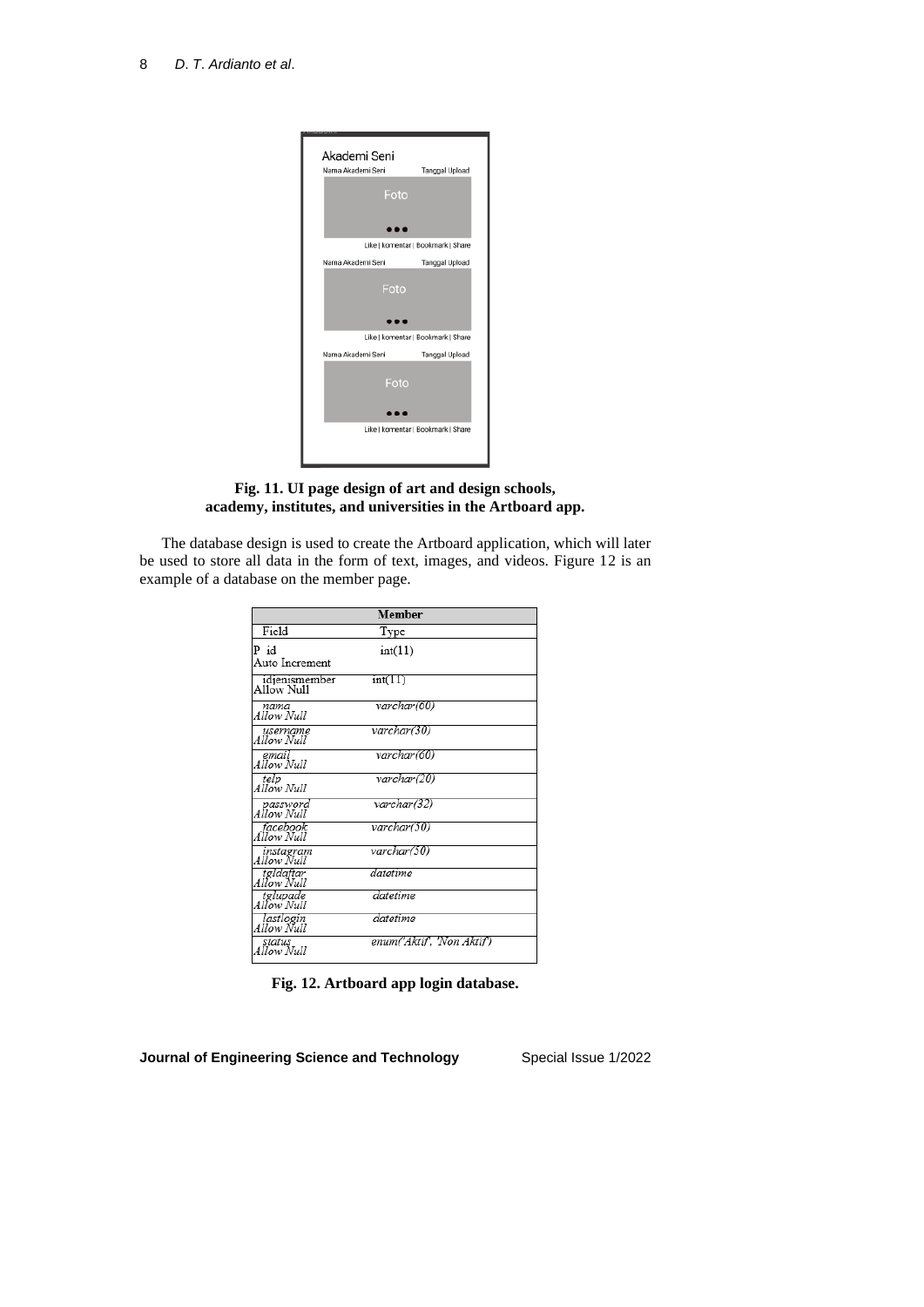The coding and assembly stages of graphic materials are carried out after the flowchart design, interface (UI) design, and database design are completed. Figure 13 is an example of coding on the member page.



**Fig. 13. Member page coding in the Artboard app.**

### **3. Results and Discussion**

The online gallery application called Artboard is designed in the form of a catalogue which becomes a digital space for artists to meet the art lovers, the art industry and buyers, as well as information on art institutions that can be accessed by the general public at large. How the Artboard application works can be freely downloaded on Google Play (Fig. 14) and is open source, so anyone can access the information contained in the application as long as they are logged in and registered, Figs. 15(a) and (b).



**Fig. 14. Artboard app in Google Play.**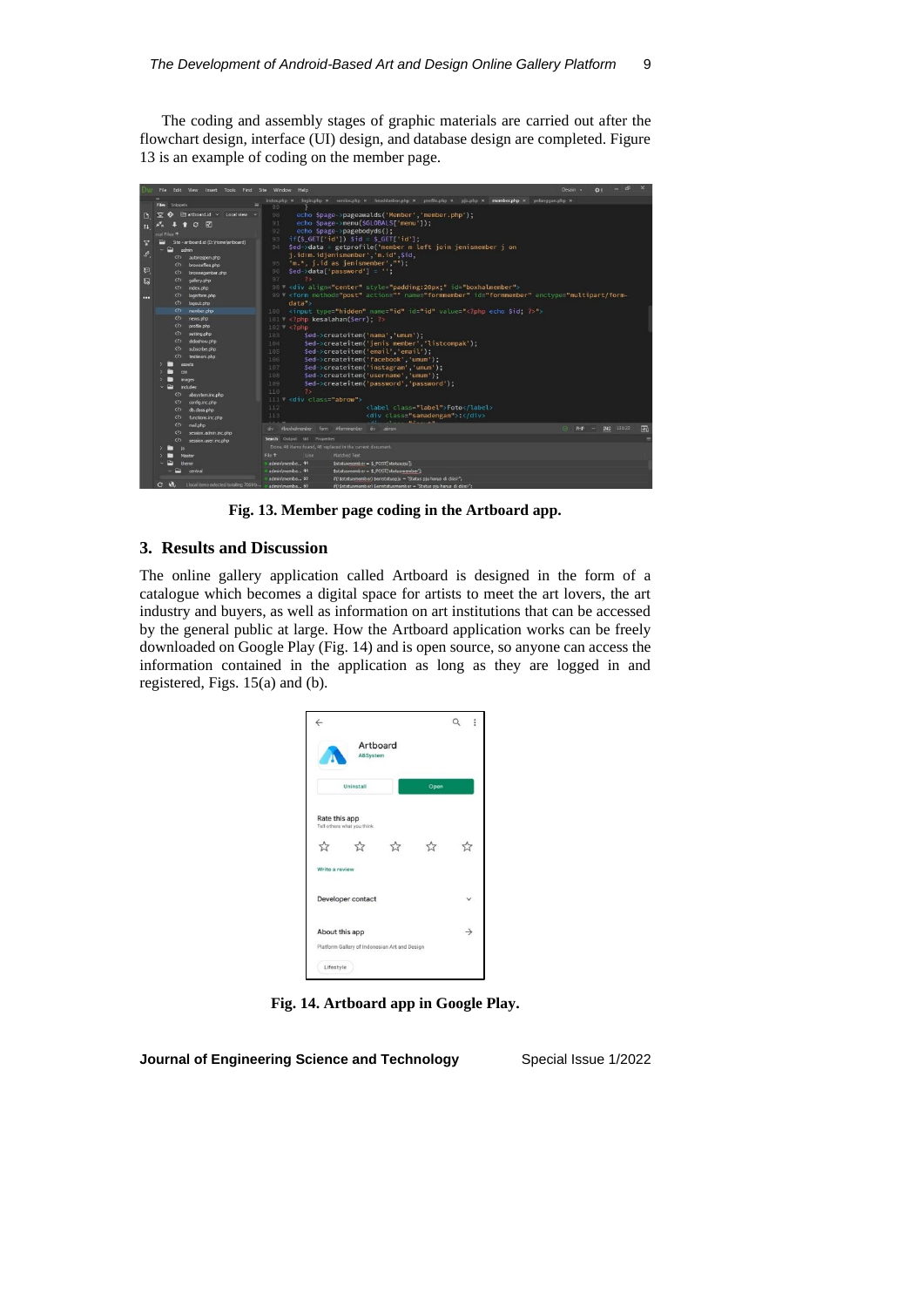

**Fig. 15. (a) Login menu, (b) Registration menu.**

If the users have registered, they will be able to choose special menus according to their interests and needs. The users can choose at least four main menus and if they explored further, more detailed information will appear, which is the content of the main menu. Artist menu, Fig. 16(a) and (b), Gallery menu, Fig. 17. the academy menu and the event menu are shown in Fig. 18 and 19 respectively.



**Fig. 16. (a) Artist menu, (b) Content example of artist menu.**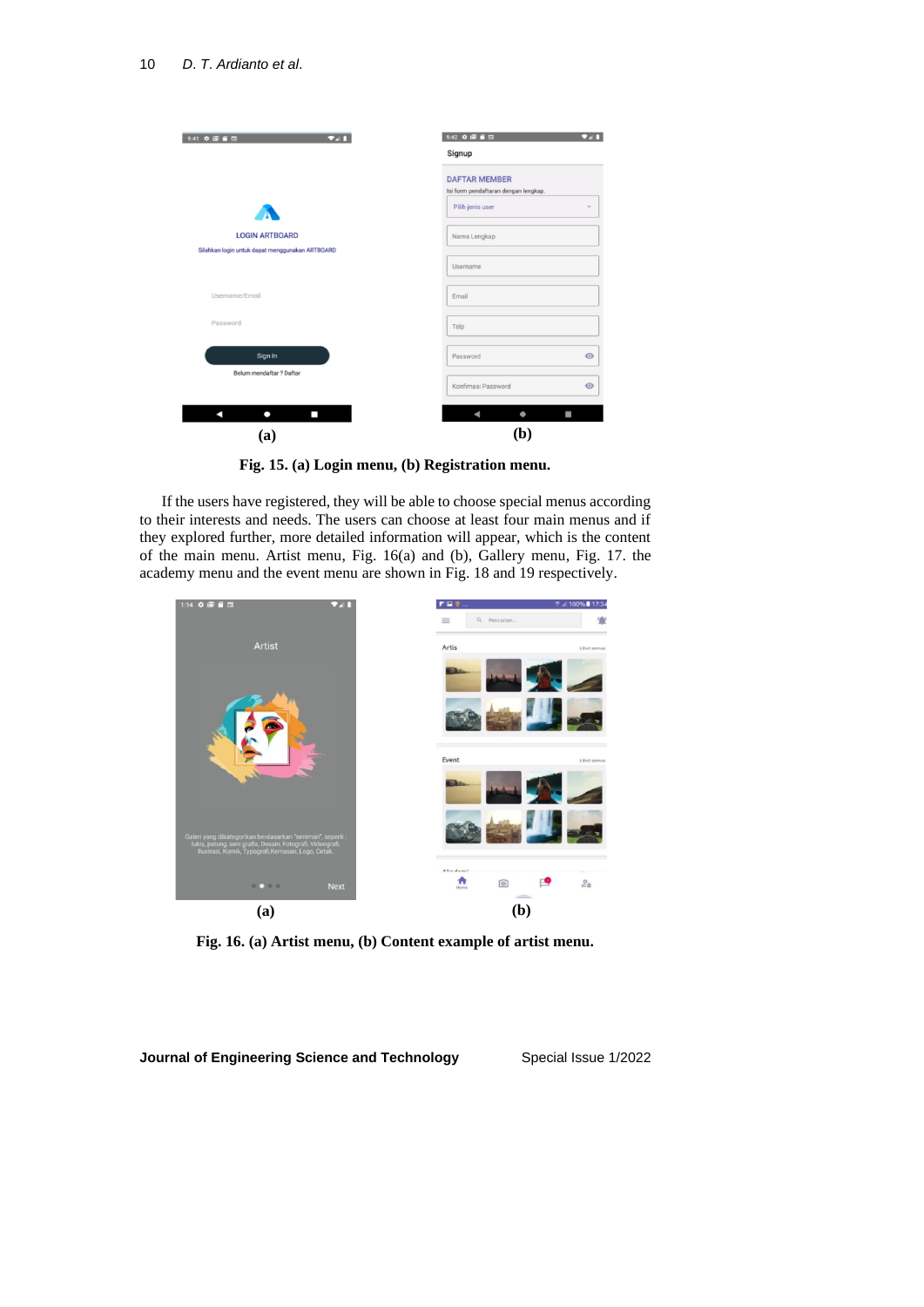

**Fig. 17. Gallery menu.**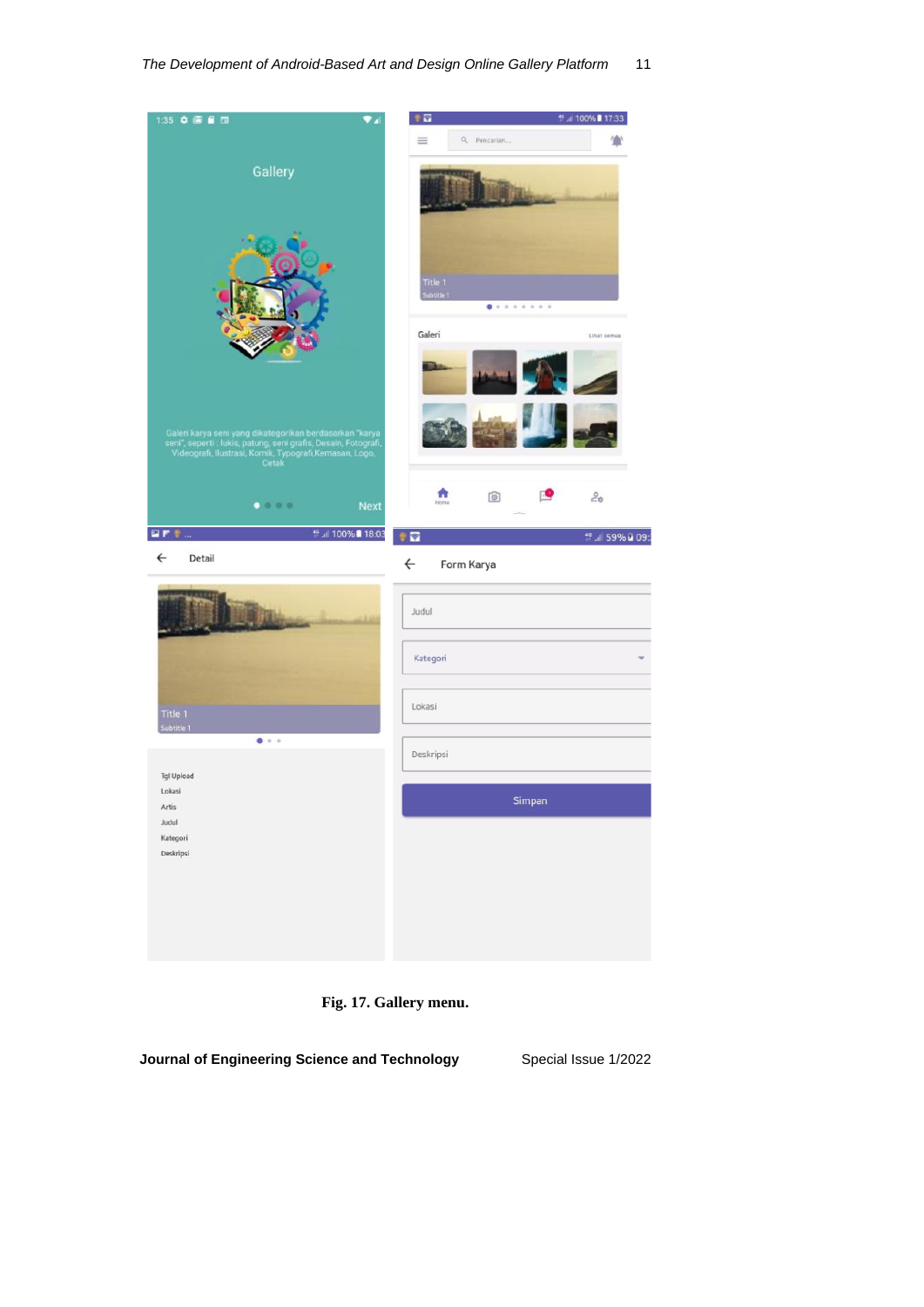



**Fig. 18. Academy menu.**



**Fig. 19. Event menu.**

The Gallery menu provides art and design products such as paintings, sculptures, ceramics, graphics, furniture, batik fabrics, woven fabrics, and audio-visual works. This menu functions as a digital catalogue where users can search for works according to existing categories. The artist menu also functions as a digital catalogue that presents biodata of artists and designers in Indonesia who have joined Artboard. This is Artboard's effort to introduce art and design creators to the public. The Event menu shows events to be taken place in Indonesia. Organizers can promote their activities to be informed to the wider community. The Academy menu is Artboard's effort to inform the public about art and design study institutions at the junior high school, senior high school, and college or university levels. Through this menu, various information related to agency profiles, curriculum, activity programs, and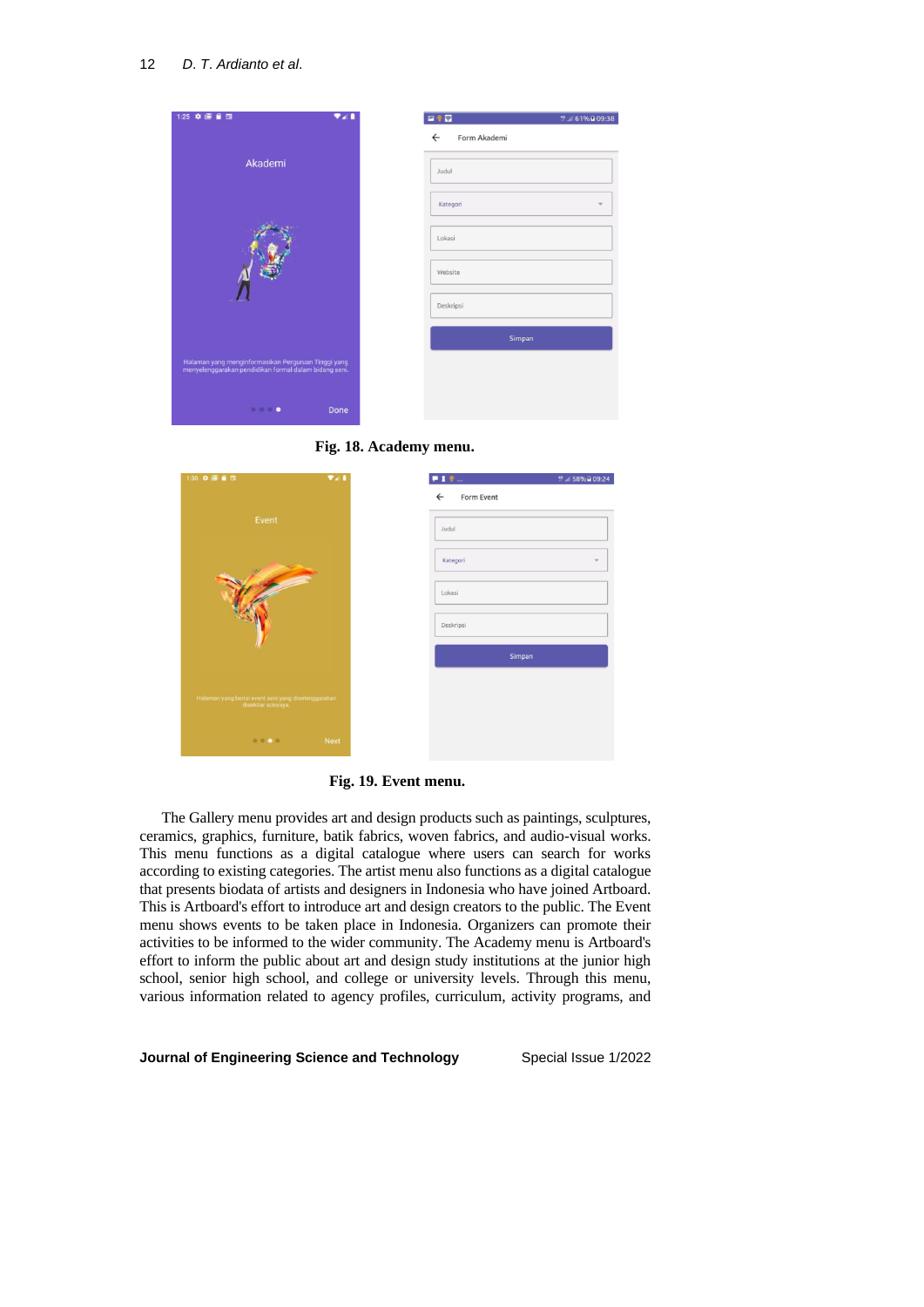even scholarship offers will be obtained. It has been proven that an application serving as a catalogue needs to promote user friendliness [31-33].

Artboard was developed in mid-2021. As of now, it is still in the stage of evaluation although it is already available on Play store. In the field of art, there is also a similar application but more focused on performing arts, namely Senipedia. Like Artboard, Senipedia encapsulates the functions of e-catalogue and e-gallery into one. Developed in 2019, to date, Senipedia has pretty much covered performing arts activities throughout Indonesia. This makes the existence of Artboard is necessary since there is still no application that summarizes comprehensive information about art and design. In addition, in the future, Artboard will also function as e-commerce to facilitate buying and selling transactions which is possibly improve the economy of artists (including art educators) in the context of the creative economy as studies have shown that creative industry is one of the important sectors in the economic growth [34, 35].

### **4. Conclusion**

Artboard is a digital catalogue platform that is expected to be a medium for promotion and information for visual artists, designers, and the wider community with an interest and need for visual art or design. This application can be freely and easily downloaded since the file size is relatively small. In addition, the user interface (UI) design is easy to understand and use. The existence of Artboard is expected to complement the development of the creative industry, especially in the fields of art and design.

## **References**

- 1. Puspitasari, A.S.A.; and Darwin, M. (2021). Effect of work-life balance and welfare level on millennial employee performance through work engagement. *International Journal of Science and Society*, 3(1), 334-344.
- 2. Butt, J. (2020). Exploring the interrelationship between additive manufacturing and Industry 4.0. *Designs*, 4(2), 1-33.
- 3. Sun, H.; Li, S.; and Jia, M. (2019). Design and implementation of 3D effect web page based on JavaScript technology. *Proceedings of the* 3*rd International Conference on Intelligent Computing and Cognitive Informatics* (*ICICCI* 2018). Mexico City, Mexico, 1-3.
- 4. Lee, J.W.; and Lee, S.H. (2019). User participation and valuation in digital art platforms: the case of Saatchi Art. *European Journal of Marketing*, 53(6), 1125-1151.
- 5. Waelder, P. (2013). Different but always the same: the online art market. Retrieved June 5, 2021, from <https://www.erudit.org/fr/revues/etc/> 2013-n98-etc0509/68785ac.pdf
- 6. Isemann, D.; and Ahmad, K. (2014). Ontological access to images of fine art. *Journal on Computing and Cultural Heritage* (*JOCCH*), 7(1), 1-25.
- 7. Church, E.M.; and Oakley, R.L. (2018). Etsy and the long-tail: how microenterprises use hyper-differentiation in online handicraft marketplaces. *Electronic Commerce Research*, 18(4), 883-898.
- 8. Bae, S.; and Lee, T. (2011). Gender differences in consumers' perception of online consumer reviews. *Electronic Commerce Research*, 11(2), 201-214.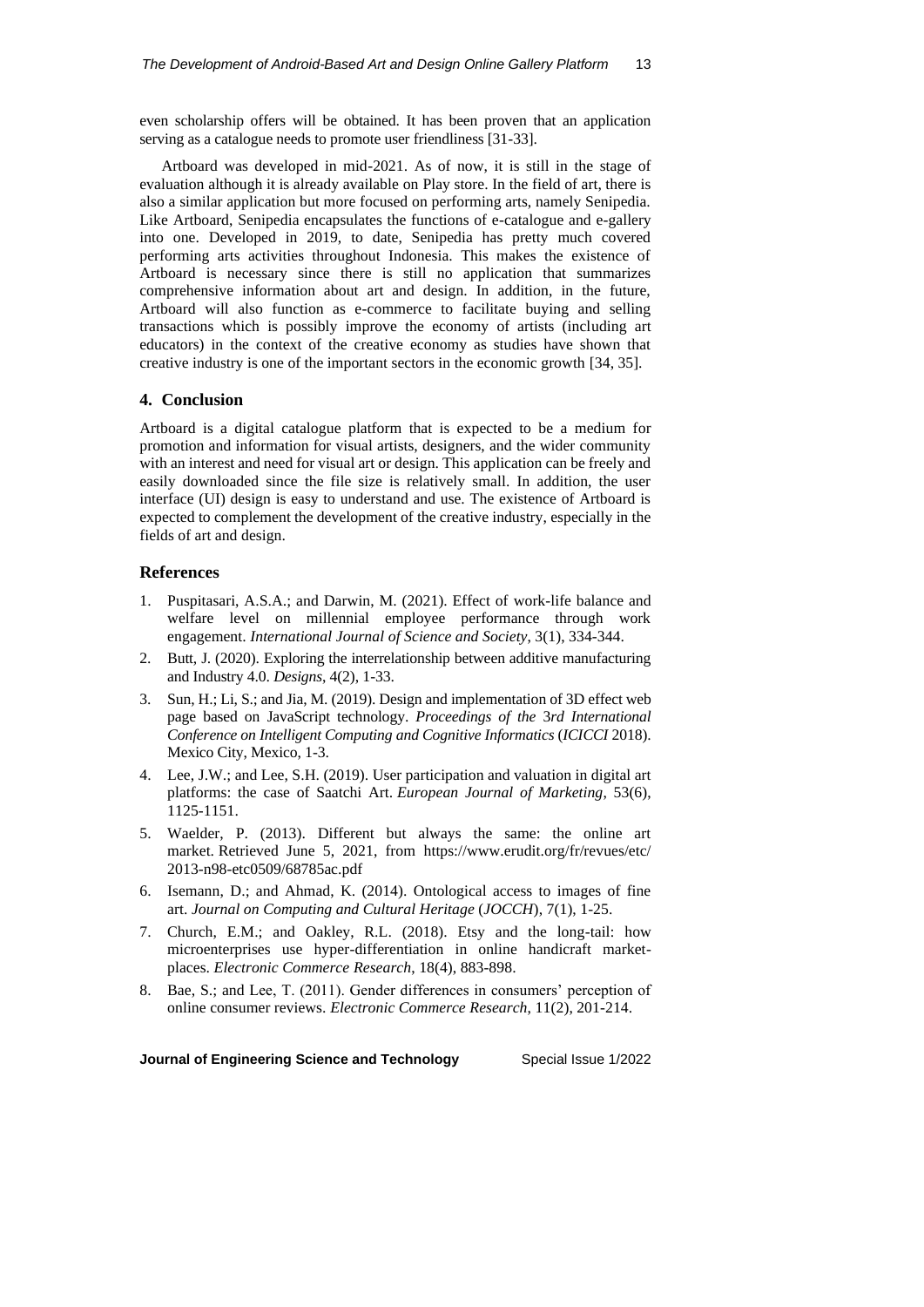- 9. Kim, R.Y. (2020). The impact of COVID-19 on consumers: Preparing for digital sales. *IEEE Engineering Management Review*, 48(3), 212-218.
- 10. Sujatna, Y.; Maryama, S.; and Masduki, U. (2020). Marketplace positioning in indonesia based on consumer perception. *Management*, 8(1), 8-15.
- 11. Nezdei, C. (2020). The prospects of regional market place developments in economic geographical perspective. *Regional Statistics*, 10(02), 142-165.
- 12. Yang, X.; Jiang, Y.; Kang, R.; and Ke, Y. (2009). A comparative analysis of the internationalization of Chinese and Japanese firms. *Asia Pacific Journal of Management*, 26(1), 141-162.
- 13. Alrubaiee, L.; Alshaibi, H.; and Al-bayati, Y. (2012). Relationship between B2B e-commerce benefits, e-marketplace usage and supply chain management. *Global Journal of Management and Business Research*, 12(9), 23-36.
- 14. Joo, J. (2015). Roles of the buyer's trust in seller in posted-price model of consumer to consumer e-commerce. *Journal of Theoretical and Applied Electronic Commerce Research*, 10(3), 30-44.
- 15. Amrutha, R.; Sadh, K.; and Murthy, P. (2021). Imagining the COVID-19 pandemic through the minds of 9–11 years old: findings from an art exhibition in India. *Public Health*, 192, 56-60.
- 16. Blaya, F.; Nuere, S.; Islán, M.; and Reyes-Téllez, F. (2017). Aplicación de la digitalización para el estudio, conservación y explotación turística del patrimonio: un caso práctico de un conjunto de bodegas subterráneas-declaradas Bien de Interés Cultural (BIC). *Arte*, *Individuo y sociedad*, 29(1), 167-180.
- 17. Garnier, M.; and Poncin, I. (2019). Do enriched digital catalogues offer compelling experiences, beyond websites? A comparative analysis through the IKEA case. *Journal of Retailing and Consumer Services*, 47, 361-369.
- 18. Sims, D. (1993). Leaving the art board behind at CalArts. *IEEE Computer Graphics and Applications*, 13(2), 8-10.
- 19. Wasir, R.; Irawati, S.; Makady, A.; Postma, M.; Goettsch, W.; Buskens, E.; and Feenstra, T. (2019). Use of medicine pricing and reimbursement policies for universal health coverage in Indonesia. *PloS One*, 14(2), 1-19.
- 20. Morie, M.W.; Marfisi-Schottman, I.; and Goore, B.T. (2020). User-centred design method for digital catalogue interfaces. *Proceedings of the International Conference on Games and Learning Alliance*. Laval, France, 34-44.
- 21. Appel, G.; Libai, B.; Muller, E.; and Shachar, R. (2020). On the monetization of mobile apps. *International Journal of Research in Marketing*, 37(1), 93-107.
- 22. Zhao, Z.; and Balagué, C. (2015). Designing branded mobile apps: Fundamentals and recommendations. *Business Horizons*, 58(3), 305-315.
- 23. Pawan, E.; Thamrin, R.H.; Hasan, P.; Bei, S.H.; and Matu, P. (2021). Using waterfall method to design information system of SPMI STIMIK Sepuluh Nopember Jayapura. *International Journal of Computer and Information System* (*IJCIS*), 2(2), 34-39.
- 24. Kamal, A.; Elsheikh, A.H.; and Showaib, E. (2020). Pre-Cracking techniques of polymeric materials: an overview. *Proceedings of the* 19*th International Conference on Applied Mechanics and Mechanical Engineering* (*AMME-*19). Cairo, Egypt, 1-9.